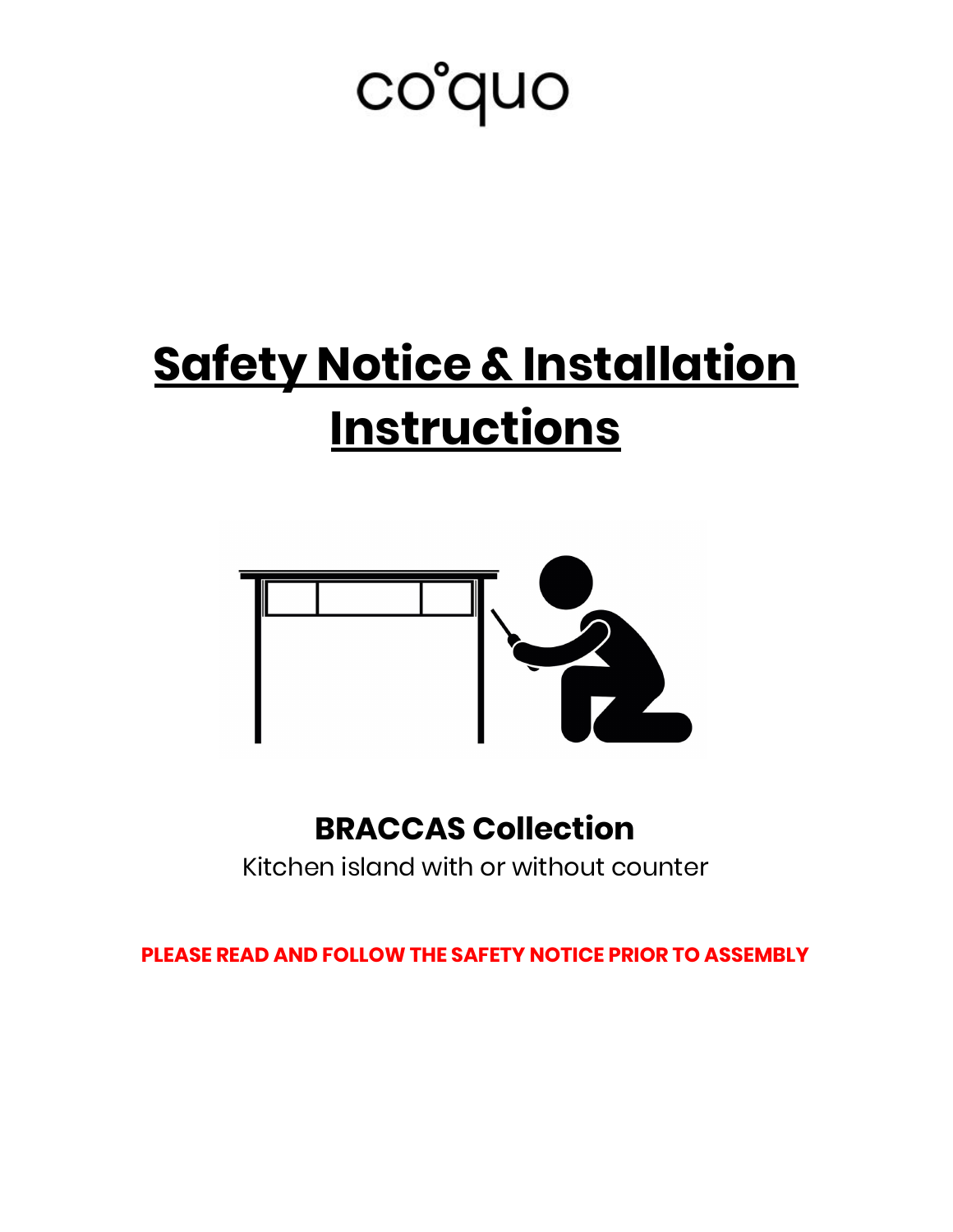# **Safety Notice**

Your safety is a priority for coquo. It is important to always follow the assembly instructions and to comply with the safety warnings included in your module's packaging. These documents are also available free of charge at coquo.ca.

## **WARNING**

Modules that are not secured to the wall with safety clips and appropriate anchors may tip and / or be a falling hazard, which can lead to accidents and / or serious injuries. To prevent a module from tipping over, it is essential to use safety clips and anchors to secure the module to the wall. Safety clips are included in the packaging. If, however, the clips are missing or misplaced, contact a modular specialist, who will be happy to send you the necessary clips free of charge. The anchors are not included in the package as the choice of anchor depends on the wall type that the modules will be affixed to. Do not hesitate to seek advice from your hardware store to properly choose the anchors that correspond to your wall type.

#### **The cabinets cannot be used for climbing and they cannot support weight that exceeds the maximum limit that is specific to each module.**

**Safety Recommendation** : Prevent children from climbing on or clinging to furniture, islands, drawers, shelves, or doors.

#### **Watch our installation videos on youtube for more details : <https://youtu.be/rVBQahgcmZg>**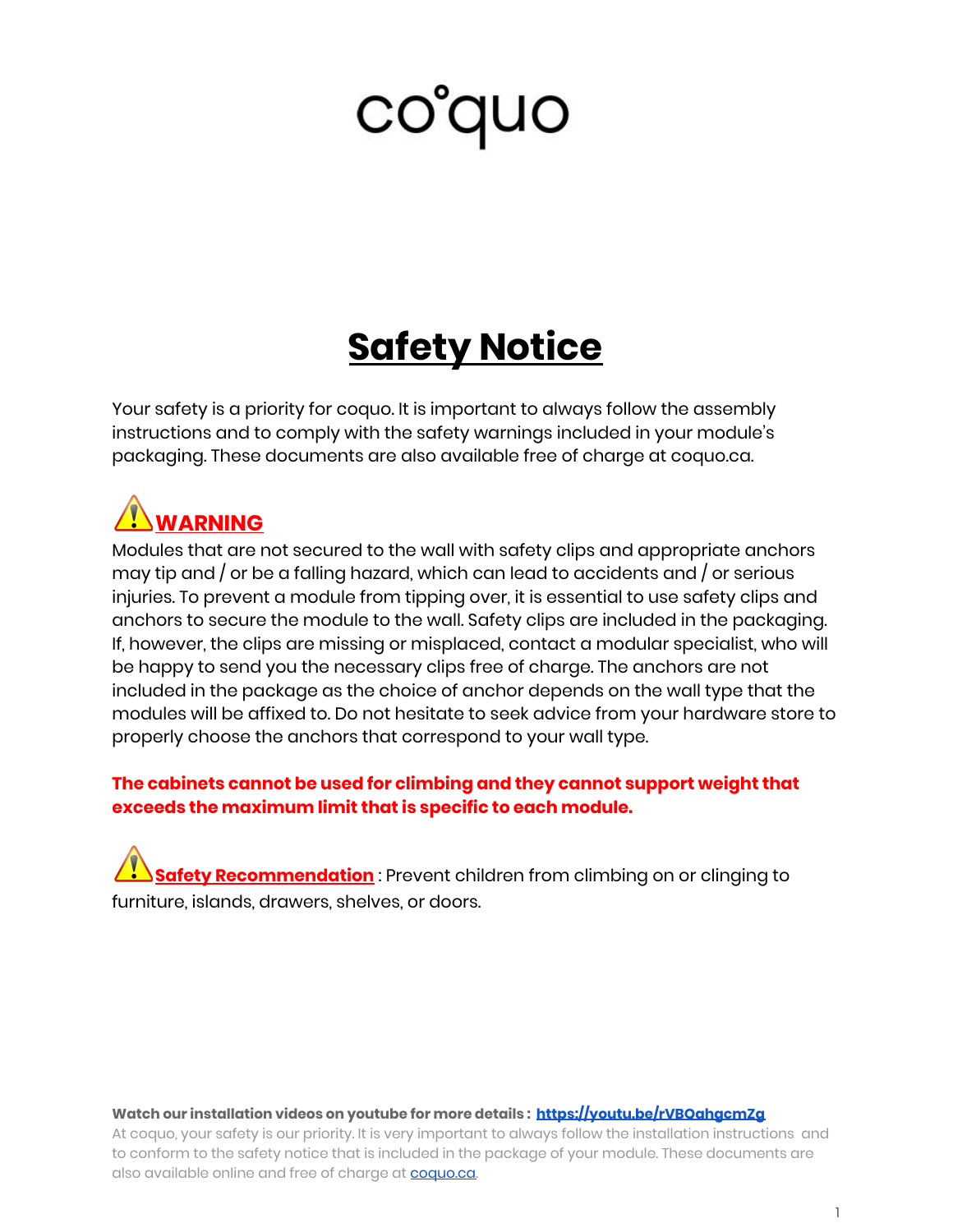## **Safety Notice**

### BRACCAS COLLECTION

**The braccas island is designed to receive a maximum weight of 150 pounds (68 kg), including the weight of the counter.** The island cannot be used for climbing and it cannot support extra weight. The island, which is not secured to the wall with safety clips, carries a risk of tipping and / or falling, which can lead to accidents and / or serious injuries.

#### **Counter**

Available with or without a countertop, it is designed to accommodate a counter weight of up to 75 pounds (34 kg). The Fenix countertop has an approximate weight of 30 pounds (13 kg). For an installation including a stone counter, or any other type of surface that cannot be screwed into place, an adhesive must be used.

#### Metal structure

The metal structure of the island includes several openings to hang accessories. The structure is designed to receive a maximum weight of 20 pounds (9 kg).

Electrostatic painting provides increased strength but some kitchen accessories may leave a residue or scratch the surface.

#### **Watch our installation videos on youtube for more details : <https://youtu.be/rVBQahgcmZg>**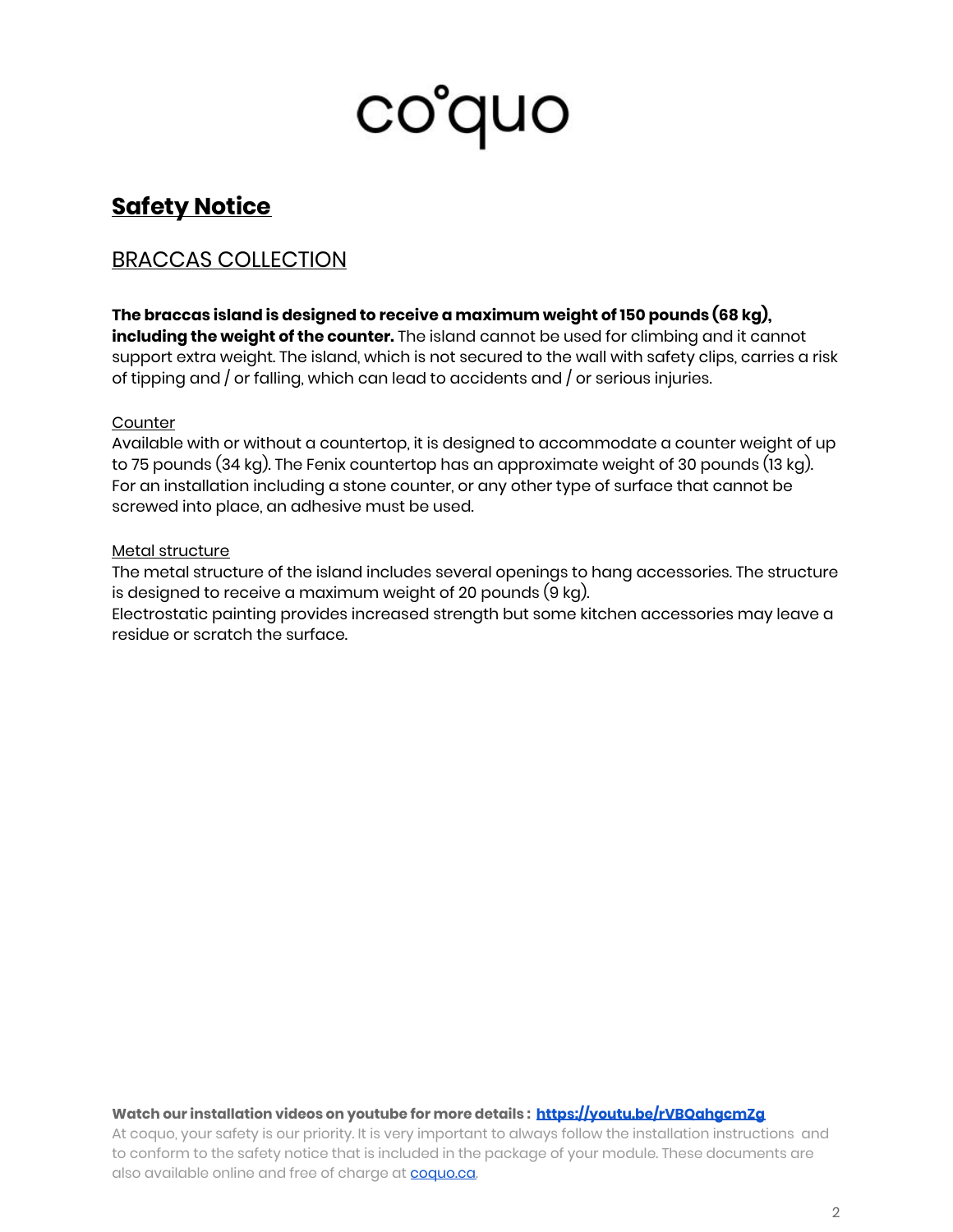### **Installation Instructions**

Coquo modules are easy to install!

No need to put together a multitude of components, the modules are shipped already pre-assembled.

You simply need to follow these installation instructions for the braccas kitchen island collection.

### **Necessary tools**

Before beginning, be sure to have these items on hand:



A phillips screwdriver

### **Preparation**

Prepare your space to receive the coquo modules and invite some friends over to help you!



- Make sure that the arrow indicators for the positioning of the boxes are respected.
- Open the box on the side where the indication is marked and remove the module from the packaging, while being careful not to scratch your floor.

Your package contains:

- 1. The components of the module; the wood frame (with or without counter), the metal frame, the legs, the assembly bolts and the allen key
- 2. The coquo safety notice and installation instructions leaflet
- 3. The safety notice

#### **Watch our installation videos on youtube for more details : <https://youtu.be/rVBQahgcmZg>**